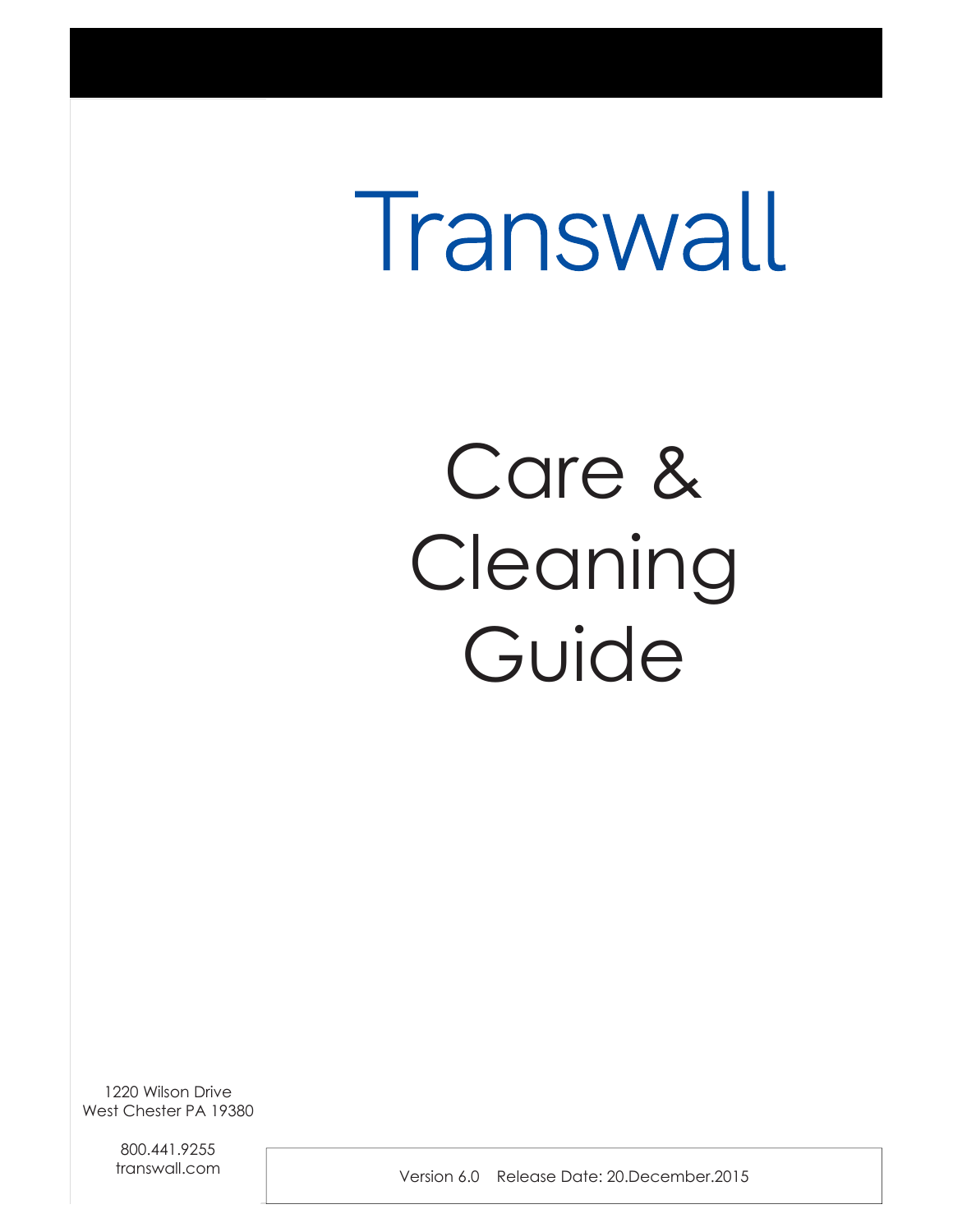BEFORE CLEANING, PLEASE READ THIS SECTION IN ITS ENTIRETY.



DO NOT use harsh detergents or solutions containing solvents.

DO NOT use compounds containing abrasive material.

DO NOT use steel wool, plastic wool, sandpaper, emery cloth, etc.

DO NOT use bleaches or caustic solutions.

DO NOT use solutions containing ammonia in excess of 2%.

DO NOT use excessive amounts of water or other liquids.

The cleaning of painted surfaces and tempered glass is an easy task but does require the use of MILD, NON-ABRASIVE cleaning agents.

Best results are obtained by starting at the top of a panel and working toward the bottom. On a panel having Steel | Glass | Steel, clean the upper painted area first, then the glass and finally the lower painted area and the base trim.

If the floor is carpeted, protect the carpet using a plastic drop cloth or other similar material.

## **Powder Coat Painted Surfaces**

## **Step 1**

Use a soft brush to remove any dust.

## **Step 2**

Wipe all surfaces with warm, damp, soft, lint-free cloth. Be sure to use clean water.

## **Step 3**

If streaking occurs after Step 2, it is indicative of stubborn soiling or other residues still remaining.

Proceed to wash the surface with a solution made by using approximately 1/2 ounce of mild soap per gallon of lukewarm water.

Repeat Step 2

## **Fabric Covered Surfaces**

All of our standard panel fabrics have a WS cleaning code.

Standard Care Label WS - To prevent overall soiling, frequent vacuuming or light brushing to remove dust and grime is recommended. Spot clean with a mild water-free solvent, water-based cleaning agents, or the foam from a mild detergent. With either method, pretest a small area before proceeding. For significant soling, cleaning by a professional furniture service is recommended.

For COM & Customer Specified Textiles—please consult the manufacturer.

**Page 2 of 4** *Proper product cleaning, in* accordance with these guidelines, is the responsibility of the End User.<br>
If you have any auestions concerning these instructions, please call Customer Service. *If you have any questions concerning these instructions, please call Customer Service.*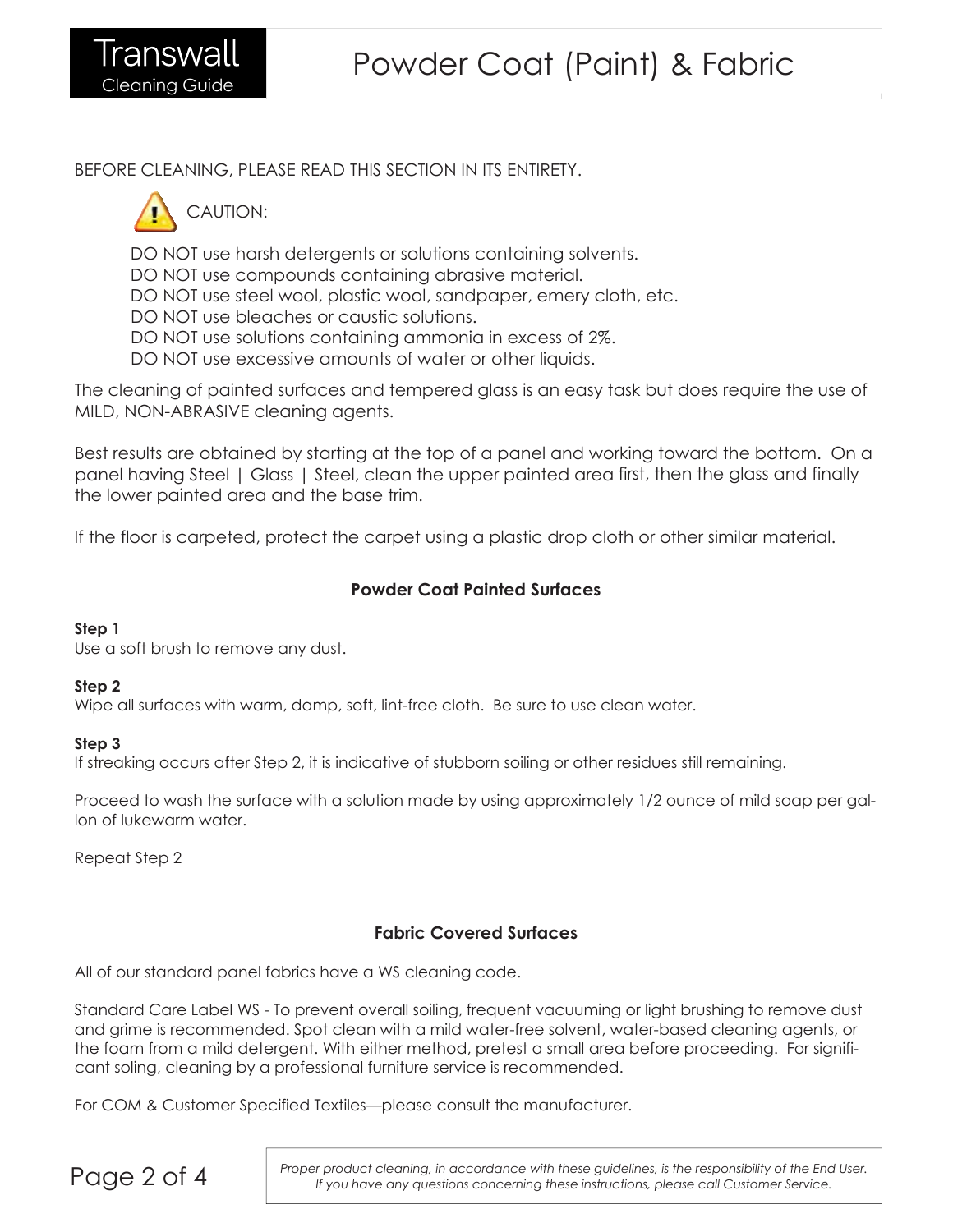## **Clear Tempered & Laminated Glass**

**IMPORTANT!** The following instructions are for cleaning clear tempered and clear laminate glass. If you have architectural glass, please contact Customer Service.

The use of scrapers, abrasives, and harsh cleaning agents is not recommended for any glass product. They can cause irreparable damage.

Clean glass with mild, non-abrasive commercial glass cleaner using a lint-free paper towel.

Be certain to wipe off excess liquid which may be gathered on adjacent surfaces.

## **Sand Blasted | Etched Glass**

**IMPORTANT!** The following instructions are for cleaning sand blasted and etched glass. If you are uncertain of the glass type, please contact Customer Service.

The use of scrapers, abrasives, and harsh cleaning agents is not recommended for any glass product. They can cause irreparable damage.

Before trying a glass cleaner, try using an *original* Mr. Clean Magic Eraser to remove any black roller marks occasionally seen on etched glass.

Use Sprayway® 050 Glass Cleaner and a clean cotton cloth.

Step 1— Apply Sprayway® 050 Glass Cleaner to the affected area.

Step 2— Allow foam to penetrate for approximately 10 seconds.

Step 3— Wipe until dry using a clean cotton cloth.

Step 4— Stubborn stains may require a second application.

Be certain to wipe off excess liquid which may be gathered on adjacent surfaces.

## **Wood Veneer Surfaces**

Cleaning with a dust cloth, as with furniture, is the most important step in maintaining the finish. After dusting, you may wish to apply a furniture polish, but be sure to remove all excess polish and wipe dry. Do not wash with water or use heavy waxes.

If the wood is sealed with a polyurethane, you can wash it down with soap and water and marks or dirt should wash off with no trouble. You should be able to tell if it is finished by checking for a shine or coating.